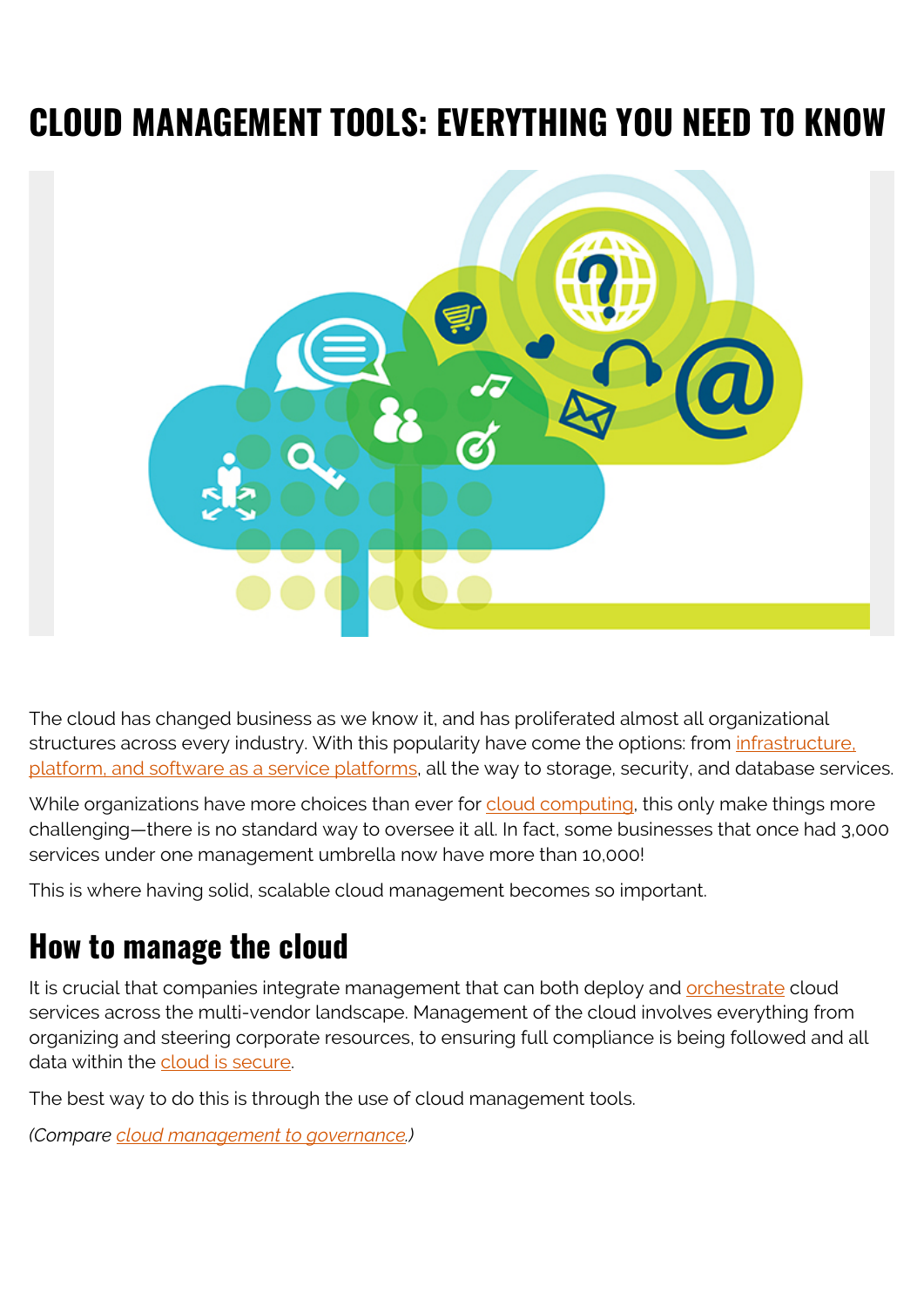# **What are cloud management tools?**

Cloud management tools are those that enable organizations to manage their [multi-cloud](https://blogs.bmc.com/blogs/multi-cloud-strategy/) (both public clouds and those on-premise) resources and services. These tools can be purchased and operated by:

- One central organization
- Numerous lines of business

Tools can also be deployed as a SaaS product or on-premises. These tools serve nearly limitless functions and cover a variety of categories such as:

- [Resource and capacity management](https://blogs.bmc.com/blogs/it-capacity-management-planning/)
- Security
- Compliance
- [Big data analytics](https://blogs.bmc.com/blogs/data-analytics-vs-data-analysis)



#### **Features of cloud management tools**

There are many factors to consider when trying to decide how to choose the right cloud management tools, including:

- Resource management
- Performance monitoring
- Scalability
- Automation and provisioning
- Cross-platform interoperability
- Compliance and governance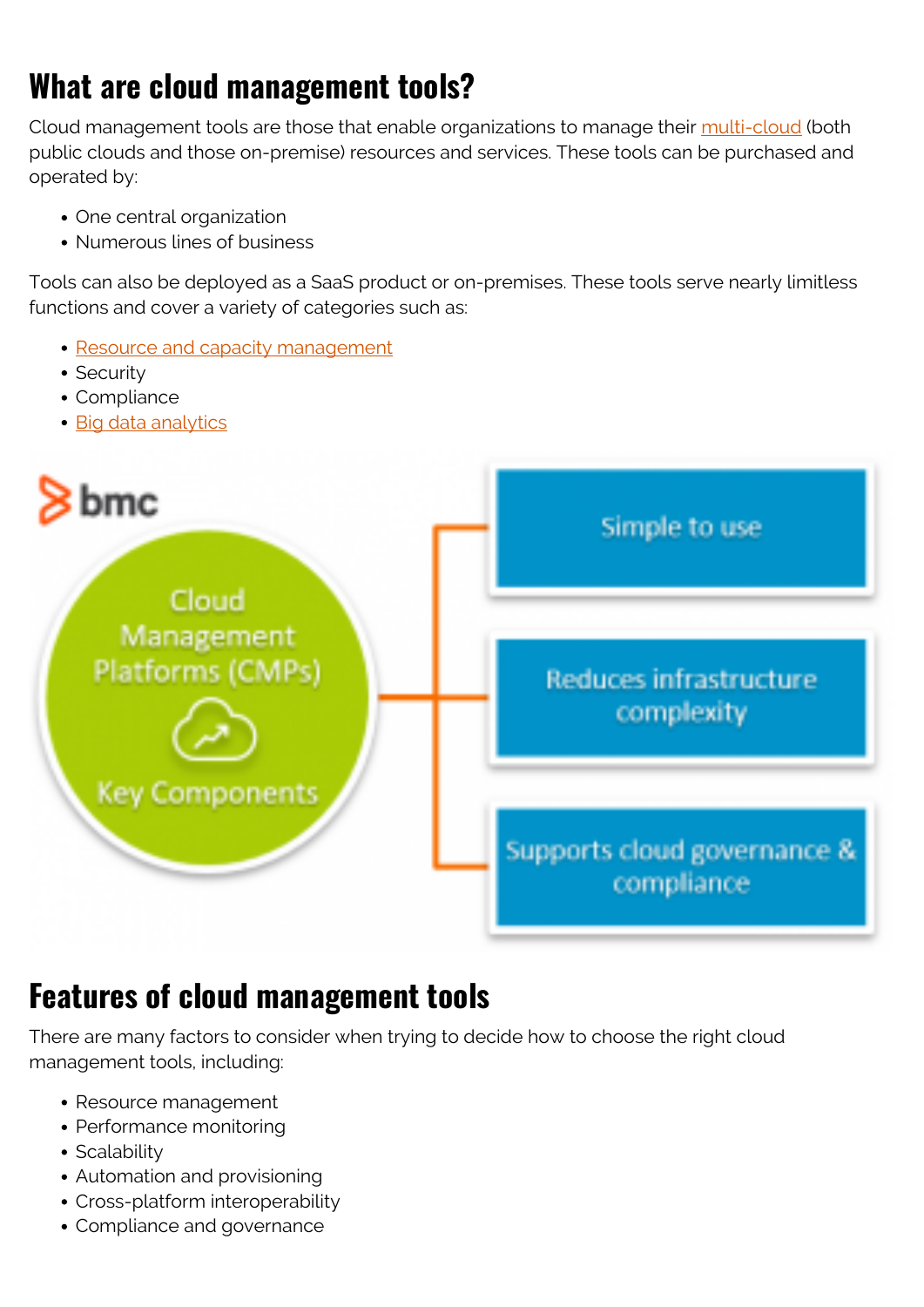• Reporting

Let's take a look at each.

#### **Resource management**

When it comes to cloud management tools, resource management is one of the most core functions to be included. This ability enables IT to control each resource. Along with this, service blueprints capture configuration and best practice information in order to:

- Reduce cloud administrative overhead
- Accelerate deployments

All cloud components in a production system are also tracked in the [configuration management](https://blogs.bmc.com/blogs/cmdb-application-mapping/) [database](https://blogs.bmc.com/blogs/cmdb-application-mapping/) (CMDB). Without these IT processes, managing and resolving issues around production systems is nearly impossible, not to mention inefficient and cost destructive.

#### **Performance monitoring**

Along with managing resources, the tool needs to monitor resource usage and its impact on system performance. Monitoring should be user-friendly with:

- Dashboards for quick status review
- The ability to trigger auto-scaling of resources up or down according to predefined service requirements

In addition, the monitoring tool should provide a historical context and predictions about future capacity usage so that a plan for growth can be put in place. Finally, monitoring should extend beyond the typical data center resources to include [mobile](https://blogs.bmc.com/blogs/enterprise-5g/) and [container technologies](https://blogs.bmc.com/blogs/what-is-a-container-containerization-explained/).

# **Scalability**

Perhaps this goes without saying, but the cloud management solution needs to be able to scale. Most hybrid clouds continue to change and grow, so a management tool must be flexible to:

- Incorporate new technologies
- Scale across different geographies

# **Automation & provisioning**

In today's cloud world of massive scale, many could argue that the less that humans need to intervene with certain management aspects, the better.

For a wide range of operational tasks, [automation](https://blogs.bmc.com/blogs/it-automation/) is key. With the surge in artificial intelligence and [AIOps tools,](https://blogs.bmc.com/blogs/choosing-aiops-tools/) types of manual duties like automatically scaling up or down based on system load can take a huge load off both developers and administrators.

Given that [digital innovation initiatives](https://blogs.bmc.com/blogs/what-is-digital-transformation/) usually focus on delivering more frequent releases of apps to web and mobile platforms, pressure is placed on IT to support [agile app development and](https://blogs.bmc.com/blogs/devops-vs-agile-whats-the-difference-and-how-are-they-related/) [deployment](https://blogs.bmc.com/blogs/devops-vs-agile-whats-the-difference-and-how-are-they-related/) processes across the full lifecycle.

Developers and testers need fast, self-service access to cloud resources that provide consistent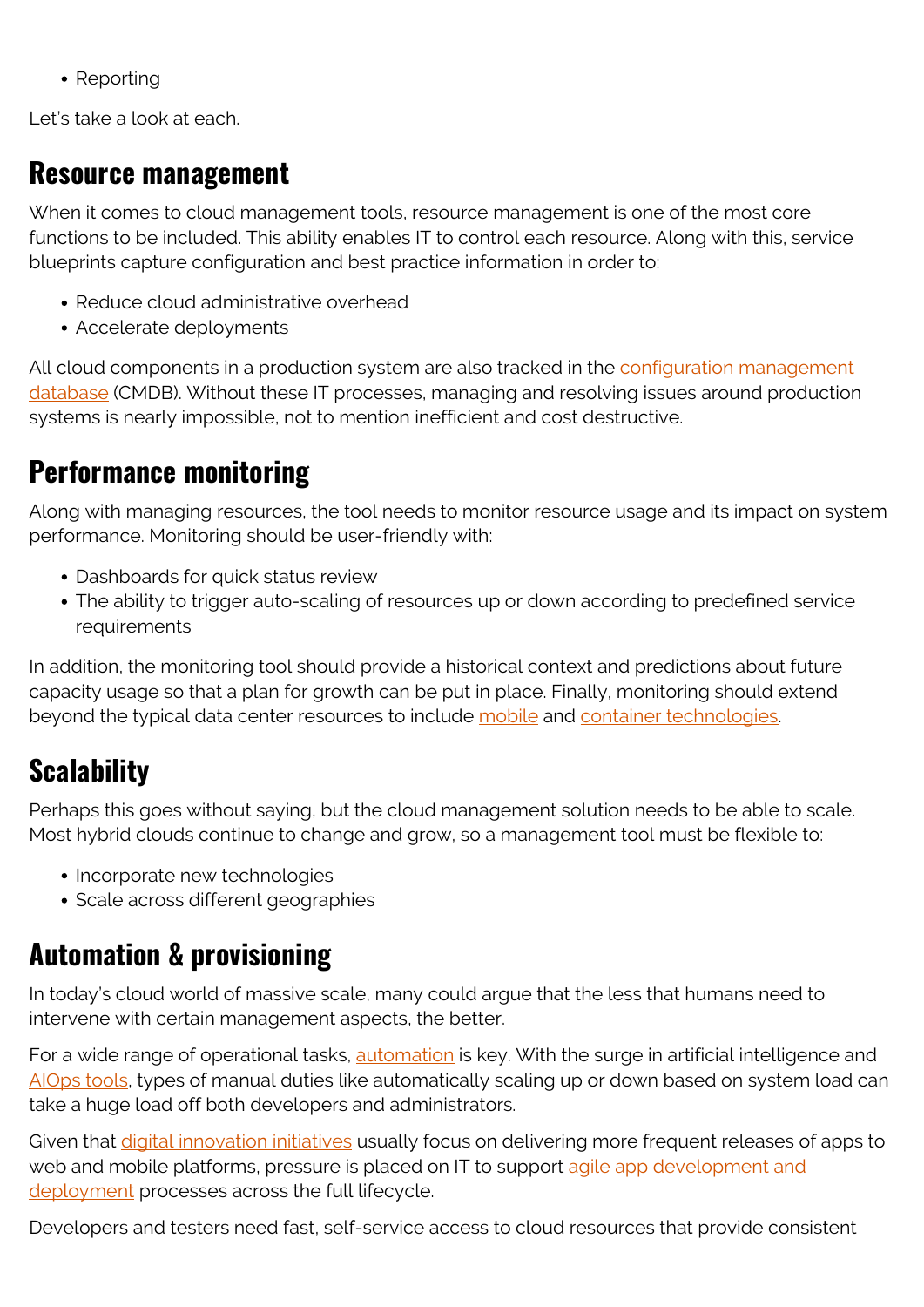automated provisioning of development, test, and production platforms, so that they spend less time troubleshooting configuration changes caused by manually deployed systems and applications.

#### **Cross-platform Interoperability**

One of the biggest purposes behind hybrid cloud management is to reduce overall complexity by consolidating the management of numerous cloud systems into one dashboard. If this system is too complex or requires too many tools, then it won't be used as intended and ultimately, it won't be effective.

Many new cloud services will need to access physical and virtual infrastructure across an organization:

- Windows, AIX, or [mainframe](https://blogs.bmc.com/it-solutions/bmc-ami-automated-mainframe-intelligence.html)
- Hypervisors like vSphere, KVM, and Hyper-V
- Public clouds including **[Azure, AWS, GCP](https://blogs.bmc.com/blogs/aws-vs-azure-vs-google-cloud-platforms/)**, and more

Cloud management tools must help IT Operations deliver and manage these heterogeneous services in a simple way. Widespread support for operating systems and cloud platforms is essential to the user, and must be automated by the chosen solution.

#### **Compliance & governance**

Unauthorized changes are one of the largest causes of system downtime. In addition, non-compliant configurations, including unpatched software, are a leading cause of systems infected by viruses and malware as well as [other malicious attacks.](https://blogs.bmc.com/blogs/artificial-intelligence-cyberattacks/)

When looking at resource provisioning, it is vital that decision makers be able to control who gets access to specific information, along with what they can do with it.

In the past, this type of permission granting was completed via manual processes, which quickly proved to be inefficient and prone to user error. For these reasons, it's critical that any cloud management tool is able to:

- 1. Determine the ownership of individual resources.
- 2. Automate approvals based on a predefined set of criteria and roles.

Additionally, the solution should automate common regulatory and operational compliance policies that govern and optimize IT agility. Automating the detection and remediation of drift from standardized and authorized configurations can help ensure that systems are updated timely and accurately. Best practice security needs to be in place and automated, as well.

### **Reporting**

Last, but certainly not least, the solution needs to provide robust reports on resource usage.

Without question, hybrid cloud infrastructures have a lot of moving parts, sometimes supporting thousands of users at a time. It is essential for organizations, especially large enterprises, that their cloud management tool is able to provide full visibility into both: